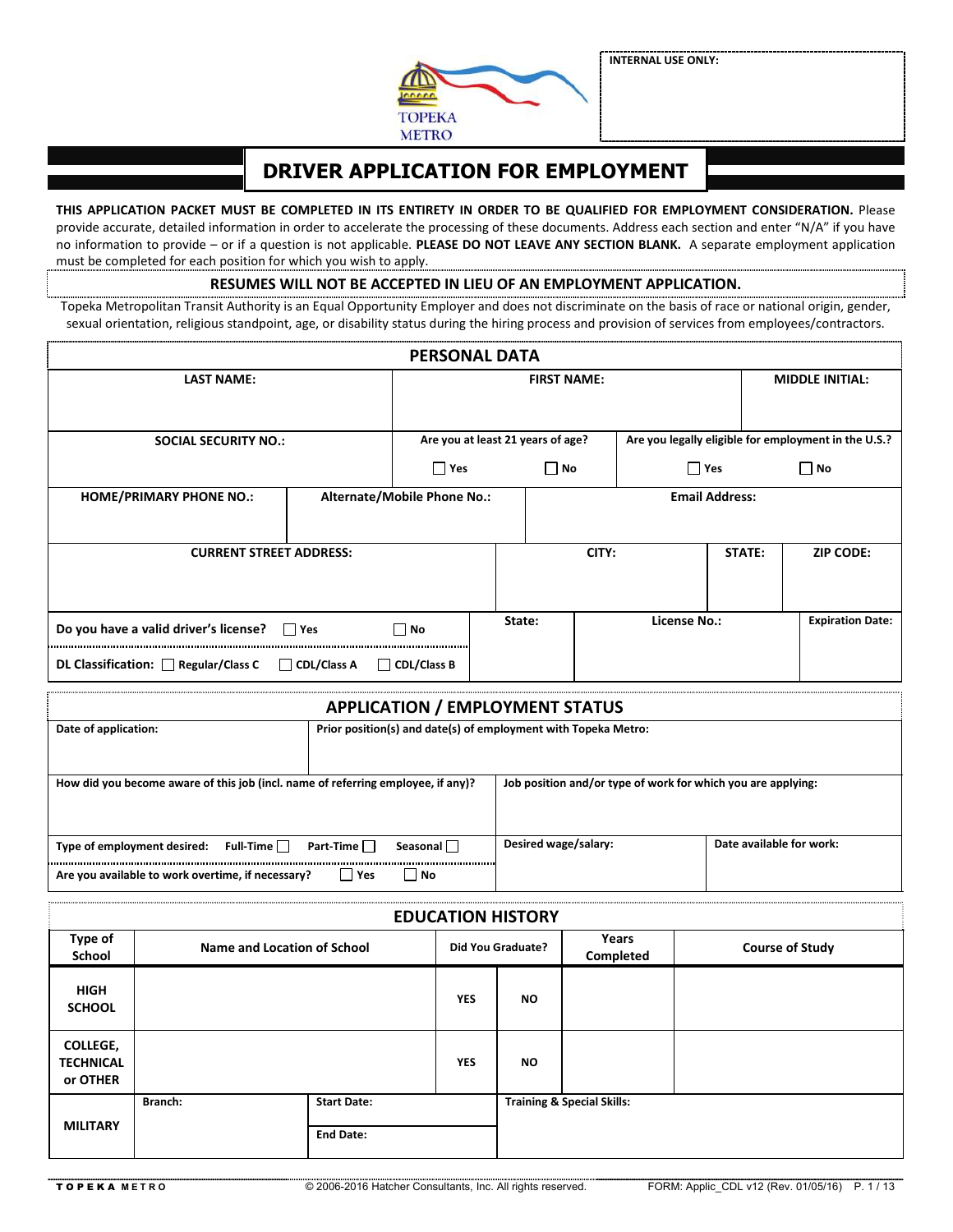### **EMPLOYMENT HISTORY**

#### **PLEASE LIST ALL EMPLOYMENT DURING THE PAST 10 YEARS (regardless of job duties and duration of employment).**

#### **CURRENT OR MOST RECENT EMPLOYER:**

**(Please leave NO empty spaces below – cross out or mark "N/A" if requested information is not applicable or unavailable.)**

| <b>Start Date:</b>                                                                                                                                                                   | Employer:                |                          |                            |                                                                                         | Phone:                 |                 |      |
|--------------------------------------------------------------------------------------------------------------------------------------------------------------------------------------|--------------------------|--------------------------|----------------------------|-----------------------------------------------------------------------------------------|------------------------|-----------------|------|
| <b>End Date:</b>                                                                                                                                                                     |                          |                          |                            |                                                                                         |                        |                 |      |
| <b>Immediate Supervisor:</b>                                                                                                                                                         | Address:                 |                          |                            | City:                                                                                   |                        | State:          | Zip: |
| <b>Starting Job Title:</b>                                                                                                                                                           |                          | <b>Ending Job Title:</b> |                            | <b>Starting Pay Rate:</b><br><b>Final Pay Rate:</b>                                     |                        |                 |      |
| Summarize the nature of work performed and your job responsibilities:                                                                                                                |                          |                          | <b>Reason for leaving:</b> |                                                                                         |                        |                 |      |
| May we contact this employer for verification purposes? $\Box$ Yes<br>$\blacksquare$ Yes, but not at this time – Please explain:                                                     |                          | $\Box$ No                | while employed?            | Were you subject to the Federal Motor Carrier Safety Regulations (FMCSRs)<br>$\Box$ Yes | $\Box$ No              | $\Box$ Not sure |      |
| Was your job designated as a safety-sensitive function in any DOT-regulated mode (subject to the drug and alcohol testing requirements of 49 CFR Pt. 40)?<br>$\Box$ Yes<br>$\Box$ No |                          | Not sure                 |                            |                                                                                         |                        |                 |      |
|                                                                                                                                                                                      |                          |                          |                            |                                                                                         |                        |                 |      |
| <b>Start Date:</b>                                                                                                                                                                   | Employer:                |                          |                            |                                                                                         | Phone:                 |                 |      |
| <b>End Date:</b>                                                                                                                                                                     |                          |                          |                            |                                                                                         |                        |                 |      |
| <b>Immediate Supervisor:</b>                                                                                                                                                         | Address:                 |                          |                            | City:                                                                                   |                        | State:          | Zip: |
| <b>Starting Job Title:</b>                                                                                                                                                           | <b>Ending Job Title:</b> |                          | <b>Starting Pay Rate:</b>  |                                                                                         | <b>Final Pay Rate:</b> |                 |      |
| Summarize the nature of work performed and your job responsibilities:                                                                                                                |                          |                          | <b>Reason for leaving:</b> |                                                                                         |                        |                 |      |

| $\Box$ Yes<br>May we contact this employer for verification purposes? [ | l No |                 |      |      | Were you subject to the Federal Motor Carrier Safety Regulations (FMCSRs) |  |
|-------------------------------------------------------------------------|------|-----------------|------|------|---------------------------------------------------------------------------|--|
| $\Box$ Yes, but not at this time – Please explain:                      |      | while emploved? | 'Yes | □ No | l Not sure                                                                |  |

Was your job designated as a safety-sensitive function in any DOT-regulated mode (subject to the drug and alcohol testing requirements of 49 *CFR* Pt. 40)?<br>
1 Yes 
1 Not **Interpret in the same interpret of the S** Not Sure  $\Box$  Not sure

| <b>Start Date:</b>                                                                                                                                                           | Phone:<br>Employer: |                                                                                    |                            |          |  |        |      |
|------------------------------------------------------------------------------------------------------------------------------------------------------------------------------|---------------------|------------------------------------------------------------------------------------|----------------------------|----------|--|--------|------|
| <b>End Date:</b>                                                                                                                                                             |                     |                                                                                    |                            |          |  |        |      |
| <b>Immediate Supervisor:</b>                                                                                                                                                 | Address:            |                                                                                    |                            | City:    |  | State: | Zip: |
| <b>Starting Job Title:</b>                                                                                                                                                   |                     | <b>Final Pay Rate:</b>                                                             |                            |          |  |        |      |
| Summarize the nature of work performed and your job responsibilities:                                                                                                        |                     |                                                                                    | <b>Reason for leaving:</b> |          |  |        |      |
| May we contact this employer for verification purposes? $\Box$ Yes<br>$\Box$ Yes, but not at this time – Please explain:                                                     | while employed?     | Were you subject to the Federal Motor Carrier Safety Regulations (FMCSRs)<br>l Yes | l No                       | Not sure |  |        |      |
| Was your job designated as a safety-sensitive function in any DOT-regulated mode (subject to the drug and alcohol testing requirements of 49 CFR Pt. 40)?<br>l Yes<br>    No | Not sure            |                                                                                    |                            |          |  |        |      |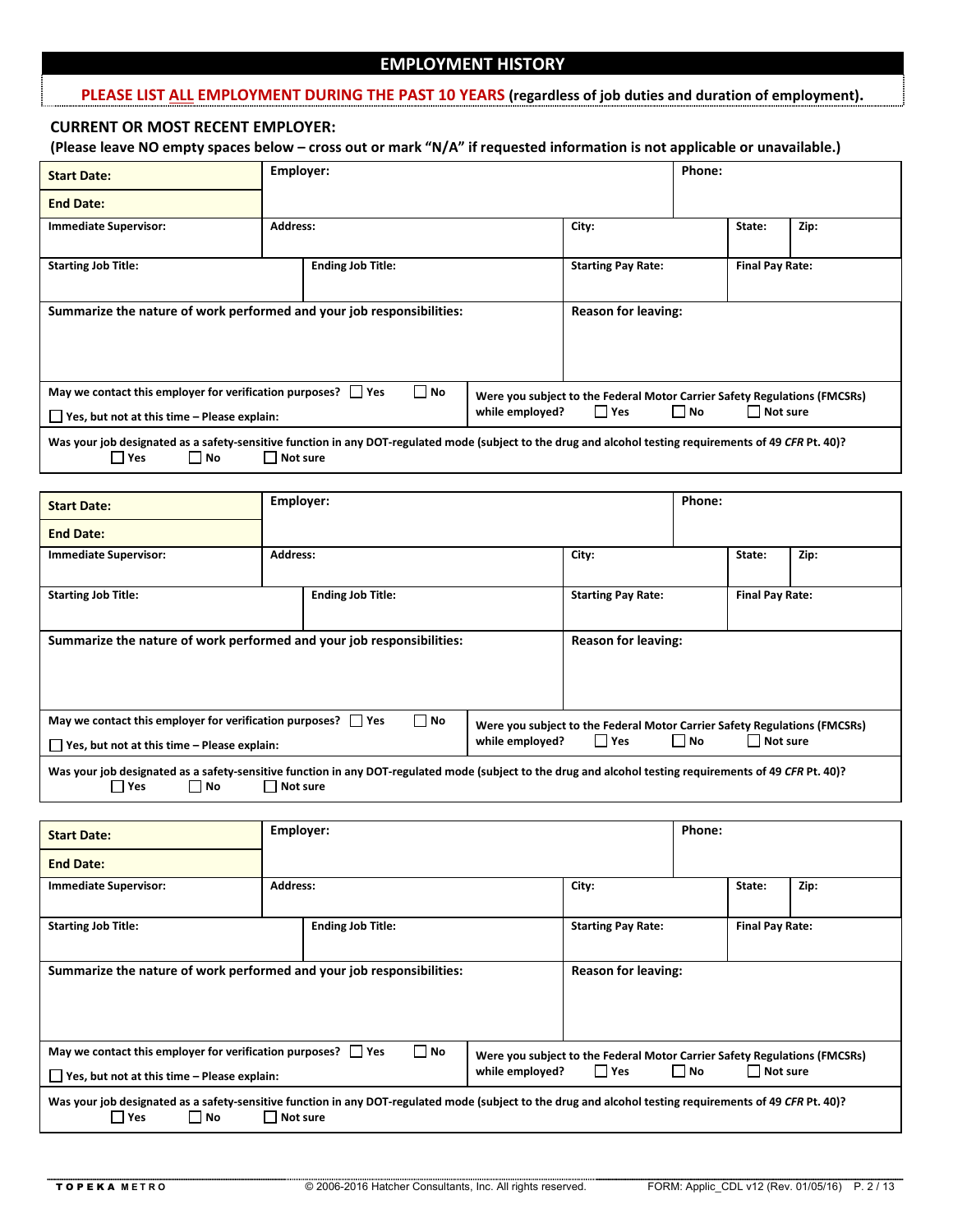| <b>Start Date:</b>                                                                                                                                                                                         |                 | Employer:<br>Phone:                                                                |           |                            |  |                        |      |  |
|------------------------------------------------------------------------------------------------------------------------------------------------------------------------------------------------------------|-----------------|------------------------------------------------------------------------------------|-----------|----------------------------|--|------------------------|------|--|
| <b>End Date:</b>                                                                                                                                                                                           |                 |                                                                                    |           |                            |  |                        |      |  |
| <b>Immediate Supervisor:</b>                                                                                                                                                                               | <b>Address:</b> |                                                                                    |           | City:                      |  | State:                 | Zip: |  |
| <b>Starting Job Title:</b>                                                                                                                                                                                 |                 | <b>Ending Job Title:</b>                                                           |           | <b>Starting Pay Rate:</b>  |  | <b>Final Pay Rate:</b> |      |  |
| Summarize the nature of work performed and your job responsibilities:                                                                                                                                      |                 |                                                                                    |           | <b>Reason for leaving:</b> |  |                        |      |  |
|                                                                                                                                                                                                            |                 |                                                                                    |           |                            |  |                        |      |  |
| May we contact this employer for verification purposes? $\Box$ Yes<br>$\Box$ Yes, but not at this time – Please explain:                                                                                   | while employed? | Were you subject to the Federal Motor Carrier Safety Regulations (FMCSRs)<br>  Yes | $\Box$ No | Not sure                   |  |                        |      |  |
| Was your job designated as a safety-sensitive function in any DOT-regulated mode (subject to the drug and alcohol testing requirements of 49 CFR Pt. 40)?<br>$\square$ No<br>$\Box$ Yes<br>$\Box$ Not sure |                 |                                                                                    |           |                            |  |                        |      |  |

| <b>Start Date:</b>                                                                                                                                        | Employer:       |                          |                                                                           |                            | Phone: |                        |      |  |
|-----------------------------------------------------------------------------------------------------------------------------------------------------------|-----------------|--------------------------|---------------------------------------------------------------------------|----------------------------|--------|------------------------|------|--|
| <b>End Date:</b>                                                                                                                                          |                 |                          |                                                                           |                            |        |                        |      |  |
| <b>Immediate Supervisor:</b>                                                                                                                              | <b>Address:</b> |                          |                                                                           | City:                      |        | State:                 | Zip: |  |
|                                                                                                                                                           |                 |                          |                                                                           |                            |        |                        |      |  |
| <b>Starting Job Title:</b>                                                                                                                                |                 | <b>Ending Job Title:</b> |                                                                           | <b>Starting Pay Rate:</b>  |        | <b>Final Pay Rate:</b> |      |  |
|                                                                                                                                                           |                 |                          |                                                                           |                            |        |                        |      |  |
| Summarize the nature of work performed and your job responsibilities:                                                                                     |                 |                          |                                                                           | <b>Reason for leaving:</b> |        |                        |      |  |
|                                                                                                                                                           |                 |                          |                                                                           |                            |        |                        |      |  |
|                                                                                                                                                           |                 |                          |                                                                           |                            |        |                        |      |  |
|                                                                                                                                                           |                 |                          |                                                                           |                            |        |                        |      |  |
| May we contact this employer for verification purposes? $\Box$ Yes                                                                                        | $\square$ No    |                          | Were you subject to the Federal Motor Carrier Safety Regulations (FMCSRs) |                            |        |                        |      |  |
| $\Box$ Yes, but not at this time – Please explain:                                                                                                        | while employed? | Yes                      | $\Box$ No                                                                 | Not sure                   |        |                        |      |  |
| Was your job designated as a safety-sensitive function in any DOT-regulated mode (subject to the drug and alcohol testing requirements of 49 CFR Pt. 40)? |                 |                          |                                                                           |                            |        |                        |      |  |

■ Yes ■ No Not sure

| <b>Start Date:</b>                                                                                                                                                               | Employer:                |                                                                                     | Phone:                     |          |                        |        |      |
|----------------------------------------------------------------------------------------------------------------------------------------------------------------------------------|--------------------------|-------------------------------------------------------------------------------------|----------------------------|----------|------------------------|--------|------|
| <b>End Date:</b>                                                                                                                                                                 |                          |                                                                                     |                            |          |                        |        |      |
| <b>Immediate Supervisor:</b>                                                                                                                                                     | <b>Address:</b>          |                                                                                     |                            | City:    |                        | State: | Zip: |
| <b>Starting Job Title:</b>                                                                                                                                                       | <b>Ending Job Title:</b> |                                                                                     | <b>Starting Pay Rate:</b>  |          | <b>Final Pay Rate:</b> |        |      |
| Summarize the nature of work performed and your job responsibilities:                                                                                                            |                          |                                                                                     | <b>Reason for leaving:</b> |          |                        |        |      |
| May we contact this employer for verification purposes? $\Box$ Yes<br>Yes, but not at this time - Please explain:                                                                | while employed?          | Were you subject to the Federal Motor Carrier Safety Regulations (FMCSRs)<br>l lYes | $\Box$ No                  | Not sure |                        |        |      |
| Was your job designated as a safety-sensitive function in any DOT-regulated mode (subject to the drug and alcohol testing requirements of 49 CFR Pt. 40)?<br><b>Pres</b><br>│ No | Not sure                 |                                                                                     |                            |          |                        |        |      |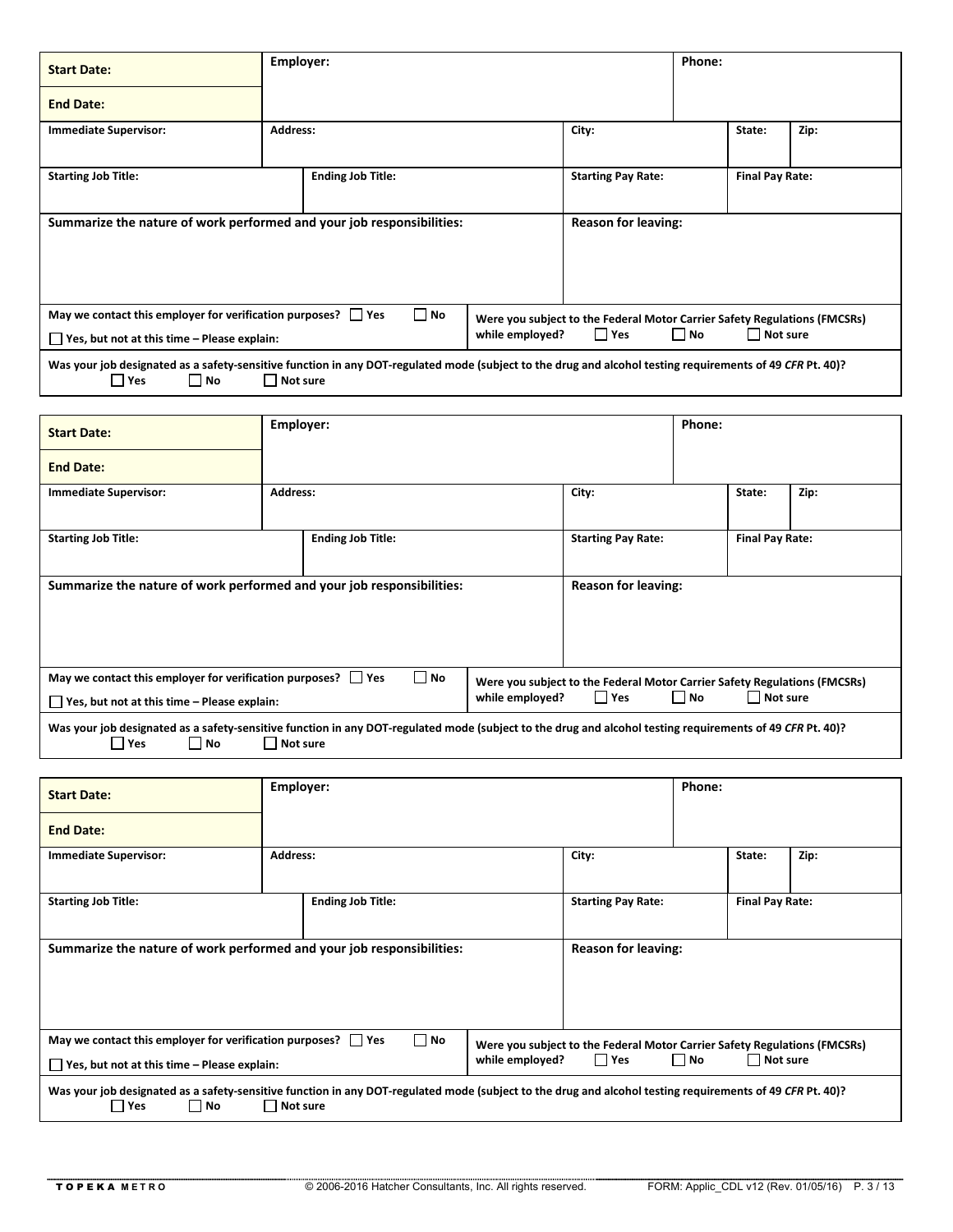| <b>Start Date:</b>                                                                                                                                                          |                 | Employer:<br>Phone:      |                                                                                    |                           |          |                        |      |  |
|-----------------------------------------------------------------------------------------------------------------------------------------------------------------------------|-----------------|--------------------------|------------------------------------------------------------------------------------|---------------------------|----------|------------------------|------|--|
| <b>End Date:</b>                                                                                                                                                            |                 |                          |                                                                                    |                           |          |                        |      |  |
| Immediate Supervisor:                                                                                                                                                       | <b>Address:</b> |                          |                                                                                    | City:                     |          | State:                 | Zip: |  |
| <b>Starting Job Title:</b>                                                                                                                                                  |                 | <b>Ending Job Title:</b> |                                                                                    | <b>Starting Pay Rate:</b> |          | <b>Final Pay Rate:</b> |      |  |
| Summarize the nature of work performed and your job responsibilities:                                                                                                       |                 |                          | <b>Reason for leaving:</b>                                                         |                           |          |                        |      |  |
| May we contact this employer for verification purposes? $\Box$ Yes<br>$\Box$ Yes, but not at this time – Please explain:                                                    | $\Box$ No       | while employed?          | Were you subject to the Federal Motor Carrier Safety Regulations (FMCSRs)<br>  Yes | $\Box$ No                 | Not sure |                        |      |  |
| Was your job designated as a safety-sensitive function in any DOT-regulated mode (subject to the drug and alcohol testing requirements of 49 CFR Pt. 40)?<br>l INo<br>  Yes | Not sure        |                          |                                                                                    |                           |          |                        |      |  |
|                                                                                                                                                                             |                 |                          |                                                                                    |                           |          |                        |      |  |

| <b>Start Date:</b>                                                                                                                                                        | Employer:       |                                                                           |           |                            | Phone: |                        |      |
|---------------------------------------------------------------------------------------------------------------------------------------------------------------------------|-----------------|---------------------------------------------------------------------------|-----------|----------------------------|--------|------------------------|------|
| <b>End Date:</b>                                                                                                                                                          |                 |                                                                           |           |                            |        |                        |      |
| <b>Immediate Supervisor:</b>                                                                                                                                              | <b>Address:</b> |                                                                           |           | City:                      |        | State:                 | Zip: |
| <b>Starting Job Title:</b>                                                                                                                                                |                 | <b>Ending Job Title:</b>                                                  |           | <b>Starting Pay Rate:</b>  |        | <b>Final Pay Rate:</b> |      |
|                                                                                                                                                                           |                 |                                                                           |           |                            |        |                        |      |
| Summarize the nature of work performed and your job responsibilities:                                                                                                     |                 |                                                                           |           | <b>Reason for leaving:</b> |        |                        |      |
|                                                                                                                                                                           |                 |                                                                           |           |                            |        |                        |      |
|                                                                                                                                                                           |                 |                                                                           |           |                            |        |                        |      |
| May we contact this employer for verification purposes? $\vert \vert$ Yes                                                                                                 | $\Box$ No       | Were you subject to the Federal Motor Carrier Safety Regulations (FMCSRs) |           |                            |        |                        |      |
| $\Box$ Yes, but not at this time – Please explain:                                                                                                                        | while employed? | $\Box$ Yes                                                                | $\Box$ No | Not sure                   |        |                        |      |
| Was your job designated as a safety-sensitive function in any DOT-regulated mode (subject to the drug and alcohol testing requirements of 49 CFR Pt. 40)?<br>∣ INo<br>Yes |                 |                                                                           |           |                            |        |                        |      |

| <b>Start Date:</b>                                                                                                                                                          |                 | Phone:<br>Employer:                                                                  |           |                            |  |        |      |
|-----------------------------------------------------------------------------------------------------------------------------------------------------------------------------|-----------------|--------------------------------------------------------------------------------------|-----------|----------------------------|--|--------|------|
| <b>End Date:</b>                                                                                                                                                            |                 |                                                                                      |           |                            |  |        |      |
| <b>Immediate Supervisor:</b>                                                                                                                                                | <b>Address:</b> |                                                                                      |           | City:                      |  | State: | Zip: |
| <b>Starting Job Title:</b>                                                                                                                                                  |                 | <b>Final Pay Rate:</b>                                                               |           |                            |  |        |      |
| Summarize the nature of work performed and your job responsibilities:                                                                                                       |                 |                                                                                      |           | <b>Reason for leaving:</b> |  |        |      |
| May we contact this employer for verification purposes? $\Box$ Yes<br>$\Box$ Yes, but not at this time – Please explain:                                                    | while employed? | Were you subject to the Federal Motor Carrier Safety Regulations (FMCSRs)<br>l l Yes | $\Box$ No | $\Box$ Not sure            |  |        |      |
| Was your job designated as a safety-sensitive function in any DOT-regulated mode (subject to the drug and alcohol testing requirements of 49 CFR Pt. 40)?<br>l Yes<br>   No | l Not sure      |                                                                                      |           |                            |  |        |      |

# **PERIODS OF UNEMPLOYMENT**

**Please provide dates and details of any periods of unemployment during the past 10 years (include gaps in employment greater than 30 days):** 

**\_\_\_\_\_\_\_\_\_\_\_\_\_\_\_\_\_\_\_\_\_\_\_\_\_\_\_\_\_\_\_\_\_\_\_\_\_\_\_\_\_\_\_\_\_\_\_\_\_\_\_\_\_\_\_\_\_\_\_\_\_\_\_\_\_\_\_\_\_\_\_\_\_\_\_\_\_\_\_\_\_\_\_\_\_\_\_\_\_\_\_\_\_\_\_\_\_\_\_\_\_\_\_\_\_\_\_\_\_\_\_\_\_\_\_\_\_\_\_\_** 

**\_\_\_\_\_\_\_\_\_\_\_\_\_\_\_\_\_\_\_\_\_\_\_\_\_\_\_\_\_\_\_\_\_\_\_\_\_\_\_\_\_\_\_\_\_\_\_\_\_\_\_\_\_\_\_\_\_\_\_\_\_\_\_\_\_\_\_\_\_\_\_\_\_\_\_\_\_\_\_\_\_\_\_\_\_\_\_\_\_\_\_\_\_\_\_\_\_\_\_\_\_\_\_\_\_\_\_\_\_\_\_\_\_\_\_\_\_\_\_\_** 

**\_\_\_\_\_\_\_\_\_\_\_\_\_\_\_\_\_\_\_\_\_\_\_\_\_\_\_\_\_\_\_\_\_\_\_\_\_\_\_\_\_\_\_\_\_\_\_\_\_\_\_\_\_\_\_\_\_\_\_\_\_\_\_\_\_\_\_\_\_\_\_\_\_\_\_\_\_\_\_\_\_\_\_\_\_\_\_\_\_\_\_\_\_\_\_\_\_\_\_\_\_\_\_\_\_\_\_\_\_\_\_\_\_\_\_\_\_\_\_\_**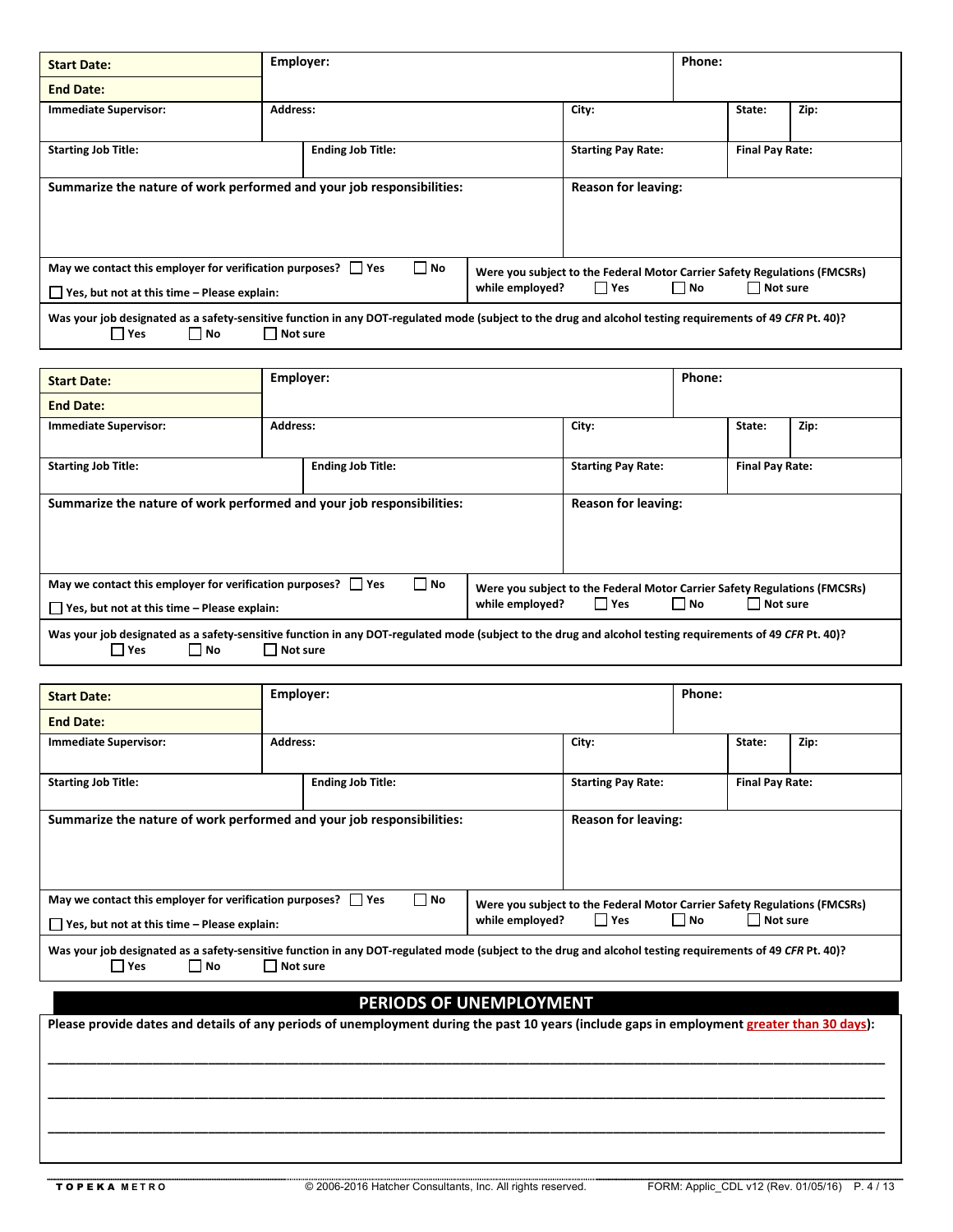|                                                                                                                                            |                                                                                        |                                                                             |  |  | PREVIOUS DRUG & ALCOHOL TESTING                                                                                                                                                         |                   |                                |                                 |                                  |  |
|--------------------------------------------------------------------------------------------------------------------------------------------|----------------------------------------------------------------------------------------|-----------------------------------------------------------------------------|--|--|-----------------------------------------------------------------------------------------------------------------------------------------------------------------------------------------|-------------------|--------------------------------|---------------------------------|----------------------------------|--|
| Have you ever tested positive or refused to submit to a pre-employment drug/alcohol test?                                                  |                                                                                        |                                                                             |  |  |                                                                                                                                                                                         |                   | Yes                            | <b>No</b>                       |                                  |  |
| <b>ACCIDENT RECORD</b><br>(A 3-year accident history is required – attach additional pages, if needed – or write "N/A" if not applicable.) |                                                                                        |                                                                             |  |  |                                                                                                                                                                                         |                   |                                |                                 |                                  |  |
|                                                                                                                                            |                                                                                        |                                                                             |  |  |                                                                                                                                                                                         |                   |                                |                                 |                                  |  |
| <b>DATES</b>                                                                                                                               |                                                                                        | NATURE/DESCRIPTION OF ACCIDENT<br>(e.g. head-on, rear-end, roll-over, etc.) |  |  |                                                                                                                                                                                         | <b>FATALITIES</b> | <b>INJURIES</b>                |                                 | <b>HAZARDOUS</b><br><b>SPILL</b> |  |
|                                                                                                                                            |                                                                                        |                                                                             |  |  |                                                                                                                                                                                         |                   |                                |                                 |                                  |  |
|                                                                                                                                            |                                                                                        |                                                                             |  |  |                                                                                                                                                                                         |                   |                                |                                 |                                  |  |
|                                                                                                                                            |                                                                                        |                                                                             |  |  |                                                                                                                                                                                         |                   |                                |                                 |                                  |  |
|                                                                                                                                            |                                                                                        |                                                                             |  |  |                                                                                                                                                                                         |                   |                                |                                 |                                  |  |
|                                                                                                                                            |                                                                                        |                                                                             |  |  | <b>TRAFFIC CONVICTIONS</b><br>(A 3-year history of traffic convictions/forfeitures is required. Do not include parking violations. Write "N/A" if not applicable.                       |                   |                                |                                 |                                  |  |
| <b>LOCATION</b>                                                                                                                            |                                                                                        | <b>DATE</b>                                                                 |  |  | <b>CHARGE</b>                                                                                                                                                                           |                   |                                | <b>PENALTY</b>                  |                                  |  |
|                                                                                                                                            |                                                                                        |                                                                             |  |  |                                                                                                                                                                                         |                   |                                |                                 |                                  |  |
|                                                                                                                                            |                                                                                        |                                                                             |  |  |                                                                                                                                                                                         |                   |                                |                                 |                                  |  |
|                                                                                                                                            |                                                                                        |                                                                             |  |  |                                                                                                                                                                                         |                   |                                |                                 |                                  |  |
|                                                                                                                                            |                                                                                        |                                                                             |  |  |                                                                                                                                                                                         |                   |                                |                                 |                                  |  |
|                                                                                                                                            |                                                                                        |                                                                             |  |  |                                                                                                                                                                                         |                   |                                |                                 |                                  |  |
|                                                                                                                                            |                                                                                        |                                                                             |  |  | <b>CRIMINAL RECORD</b>                                                                                                                                                                  |                   |                                |                                 |                                  |  |
|                                                                                                                                            |                                                                                        |                                                                             |  |  | Note: A criminal record or conviction may not disqualify you from consideration for employment.<br>However, you will not be considered if you fail to truthfully complete this section. |                   |                                |                                 |                                  |  |
| Have you ever been convicted of a crime?                                                                                                   |                                                                                        |                                                                             |  |  | Are there any felony or misdemeanor charges pending against you?                                                                                                                        |                   |                                | Yes                             | No                               |  |
| No<br>Yes                                                                                                                                  |                                                                                        |                                                                             |  |  | If Yes, please provided additional details here:                                                                                                                                        |                   |                                |                                 |                                  |  |
| If Yes, please complete this section in its entirety.                                                                                      |                                                                                        |                                                                             |  |  |                                                                                                                                                                                         |                   |                                |                                 |                                  |  |
|                                                                                                                                            | <b>Court Name/Jurisdiction &amp; Location</b><br>(e.g. Example County District Court): |                                                                             |  |  | <b>Description/Disposition of Case:</b>                                                                                                                                                 |                   | (include name & phone number): | <b>Probation/Parole Officer</b> |                                  |  |
|                                                                                                                                            |                                                                                        |                                                                             |  |  |                                                                                                                                                                                         |                   |                                |                                 |                                  |  |
|                                                                                                                                            |                                                                                        |                                                                             |  |  |                                                                                                                                                                                         |                   |                                |                                 |                                  |  |
|                                                                                                                                            |                                                                                        |                                                                             |  |  | PHYSICAL CAPABILITIES / JOB DUTIES                                                                                                                                                      |                   |                                |                                 |                                  |  |
| The following functions may be essential requirements of this position. Please rate your ability to perform the following                  |                                                                                        |                                                                             |  |  |                                                                                                                                                                                         |                   |                                |                                 |                                  |  |
| functions and tasks using a scale of 1 to 10 (1 = CANNOT PERFORM and 10 = CAN EASILY PERFORM):                                             |                                                                                        |                                                                             |  |  |                                                                                                                                                                                         |                   |                                |                                 |                                  |  |
| Understand and interpret driving directions and read maps.                                                                                 |                                                                                        |                                                                             |  |  | Exercise frequent hand coordination.                                                                                                                                                    |                   |                                |                                 |                                  |  |
| Maintain cleanliness of vehicle interior throughout shift.                                                                                 |                                                                                        |                                                                             |  |  | Occasionally grip with a maximum force of 40 lbs.                                                                                                                                       |                   |                                |                                 |                                  |  |
| Drive safely in adverse weather conditions (e.g. fog,                                                                                      |                                                                                        |                                                                             |  |  | Sit continuously for extended periods of time.                                                                                                                                          |                   |                                |                                 |                                  |  |
| rain/thunderstorms, snow, and/or winds over 35 MPH).<br>Interact with passengers and the general public in a                               |                                                                                        |                                                                             |  |  | Stand and walk occasionally.                                                                                                                                                            |                   |                                |                                 |                                  |  |
| professional and courteous manner.                                                                                                         |                                                                                        |                                                                             |  |  |                                                                                                                                                                                         |                   |                                |                                 |                                  |  |
| Occasionally reach and extend arms overhead.                                                                                               |                                                                                        |                                                                             |  |  | Occasionally push vertically with up to 30 lbs. of force.                                                                                                                               |                   |                                |                                 |                                  |  |
| Occasionally reach and extend arms forward.                                                                                                |                                                                                        |                                                                             |  |  | Occasionally push and/or pull horizontally with up to 80 lbs.<br>of force.                                                                                                              |                   |                                |                                 |                                  |  |
|                                                                                                                                            |                                                                                        |                                                                             |  |  | <b>SKILLS AND QUALIFICATIONS</b>                                                                                                                                                        |                   |                                |                                 |                                  |  |
| List licenses/degrees you currently hold; list any courses/training applicable to driving a CMV:                                           |                                                                                        |                                                                             |  |  |                                                                                                                                                                                         |                   | Date obtained/completed:       |                                 |                                  |  |
|                                                                                                                                            |                                                                                        |                                                                             |  |  |                                                                                                                                                                                         |                   |                                |                                 |                                  |  |
|                                                                                                                                            |                                                                                        |                                                                             |  |  |                                                                                                                                                                                         |                   |                                |                                 |                                  |  |
|                                                                                                                                            |                                                                                        |                                                                             |  |  |                                                                                                                                                                                         |                   |                                |                                 |                                  |  |